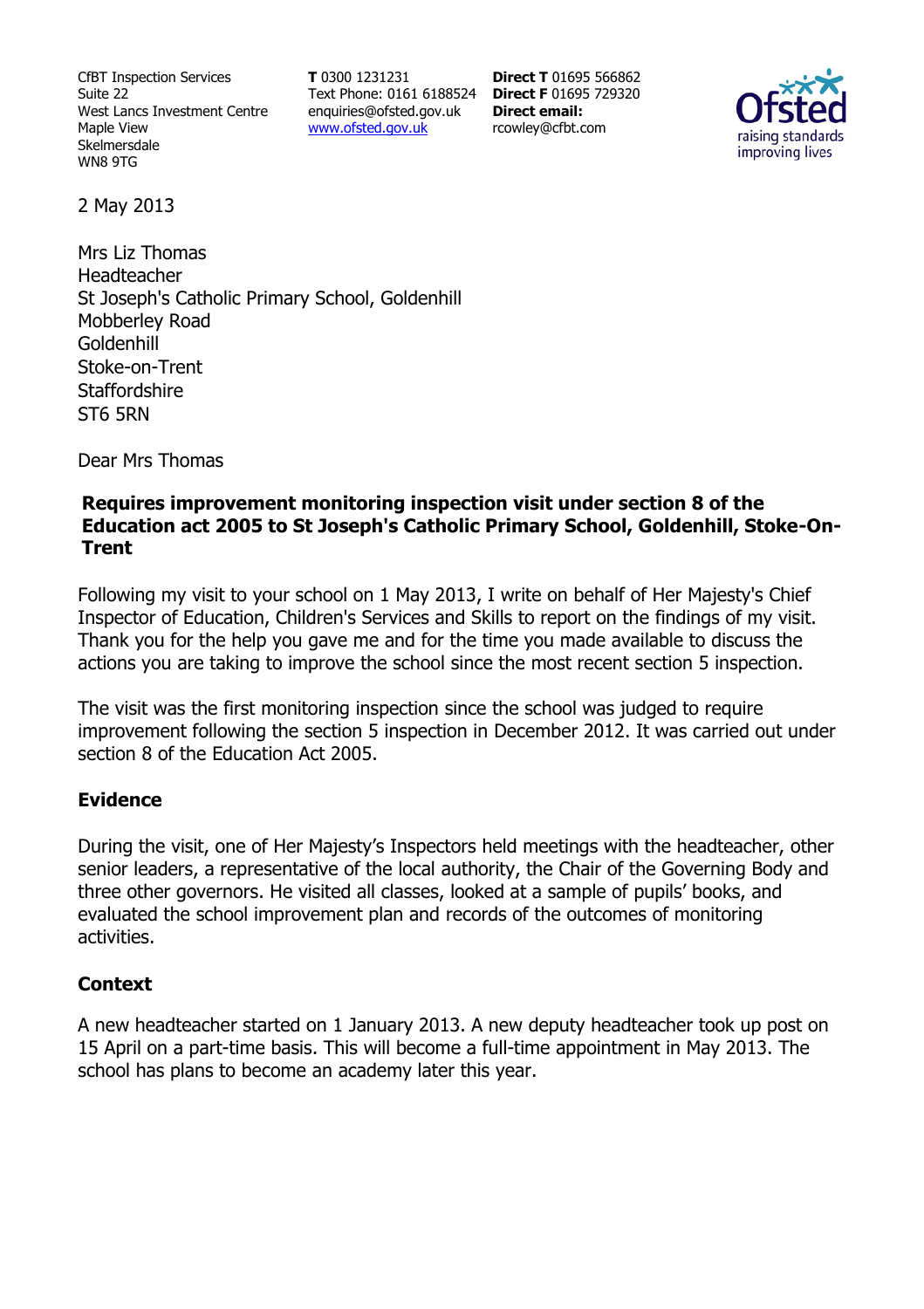# **Main findings**

The new headteacher has acted with urgency to raise pupils' achievement through improving the quality of teaching. Working closely with the local authority, she has ensured that a detailed improvement plan is in place which is closely linked with the areas identified for improvement at the last Ofsted inspection. The addition to the plan of regular and measurable achievement targets would enable the school's leaders and the governing body to check that pupils are on course to make the rapid progress necessary. The headteacher regularly visits lessons and looks at pupils' work in books to evaluate pupils' achievement, check on the quality of teaching and give to teachers advice how to improve. With the headteacher's guidance and support, other leaders are beginning to develop these important leadership skills. The teacher with responsibility for disabled pupils and those who have special educational needs is developing her skills well and is now more rigorously keeping a check on the progress of all vulnerable groups of pupils.

Staff have received training and many policies and practices have been reviewed. The revised marking policy is ensuring that pupils are given clearer advice how to improve their work. Although it is too early for these new approaches to have had a marked impact on raising achievement, the school's assessments show that progress is starting to get faster.

Working with a lead teacher from a local partner school, the Reception and Nursery class teachers have significantly improved the quality of provision in the Early Years Foundation Stage. These teachers now have a better understanding of how to use questioning skills to extend children's learning and are using assessment information more effectively to plan for the needs of individual children. The governing body has plans to appoint a leader for the Early Years Foundation Stage before the start of the next school year. Many of the resources in the Early Years Foundation Stage are of poor quality. The outdoor area does not allow children easy access to the outdoor facilities and is not used effectively to stimulate children's learning. Children's toilets are in urgent need of refurbishment. In the rest of the school some areas are well-maintained, attractive and stimulate pupils' learning, but there are too many areas which give the impression that there is a lack of pride in the school. For example, signs are broken and not mended or replaced, and some of the children's work and posters to parents are badly displayed and often faded because they have not been changed regularly. Governors say that they are now receiving much more information from the headteacher than before. However, their knowledge of the achievement of different groups of pupils, for example, the achievement of the pupils for whom the school receives pupil premium funding, is not detailed enough.

Although there are still many improvements to be made, it is essential that all leaders continue to focus on improving the quality of teaching so that it is consistently good or better. Before the end of the summer term 2013, the local authority has agreed to undertake a review of the performance of the school, with a strong focus on the quality of teaching and the accuracy of the assessment data.

The next HMI monitoring visit will focus on:

- conducting joint lesson observations with the headteacher and other senior leaders
- evaluating further improvements.